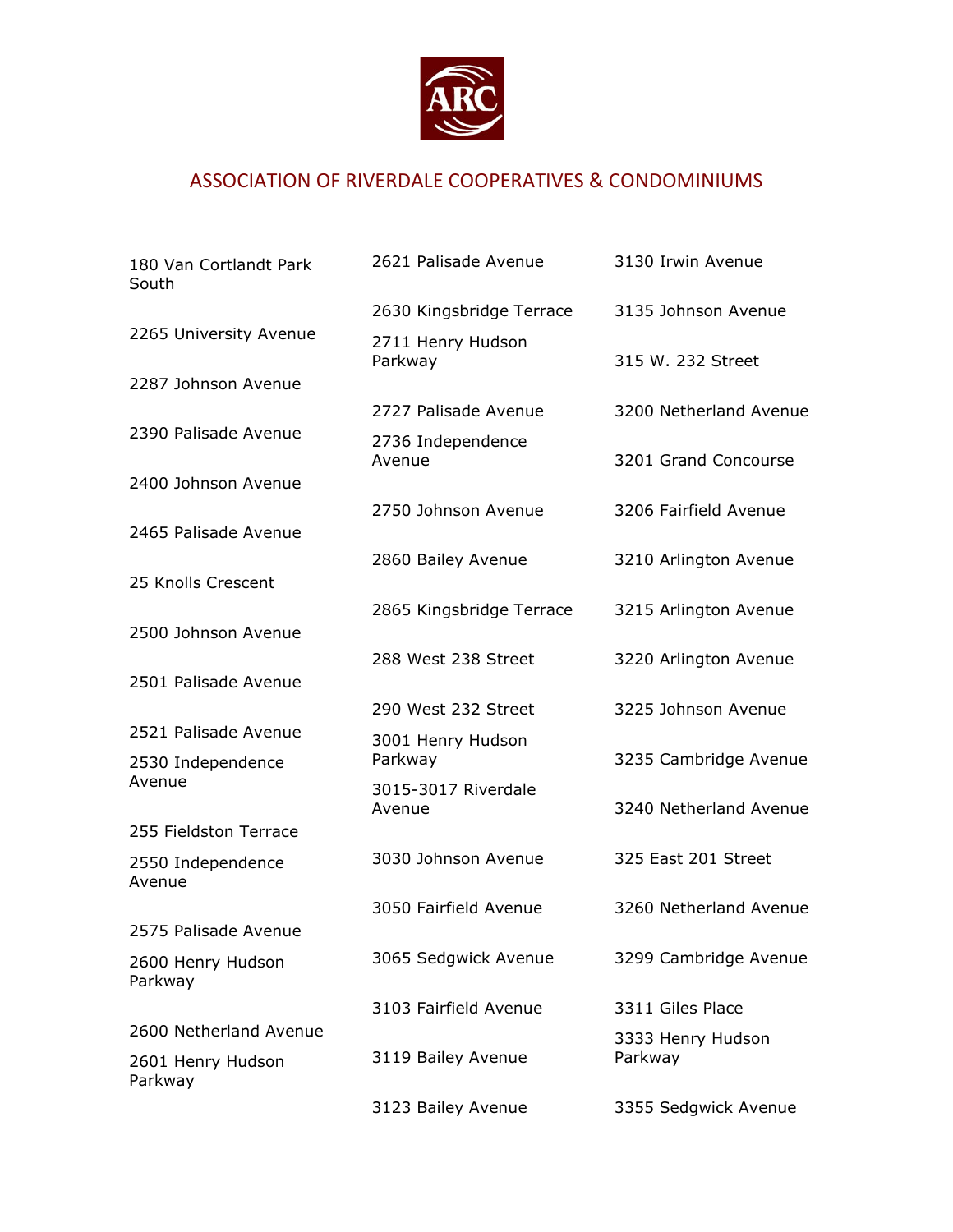

## ASSOCIATION OF RIVERDALE COOPERATIVES & CONDOMINIUMS

| 3363 Sedgwick Avenue         | 3751 Riverdale Avenue          | 4601 Henry Hudson<br>Parkway      |
|------------------------------|--------------------------------|-----------------------------------|
| 3396 Wayne Avenue            | 3755 Henry Hudson<br>Parkway   | 4705/4901 Henry Hudson<br>Parkway |
|                              | 3777 Independence<br>Avenue    |                                   |
| 3475 Greystone Avenue        |                                | 474 West 238 Street               |
| 3512 Oxford Avenue           | 3800 Waldo Avenue              | 4901 Henry Hudson<br>Parkway      |
| 3515 Henry Hudson<br>Parkway | 3810 Greystone Avenue          | 510-512 Kappock Street            |
| 3530 Henry Hudson<br>Parkway | 3816 Waldo Avenue              | 511 West 232 Street               |
| 3555 Netherland Avenue       | 3840 Greystone Avenue          | 5235 Post Road                    |
| 3601 Johnson Avenue          | 3850 Sedgwick Avenue           | 525 West 235 Street               |
| 3616 Henry Hudson<br>Parkway | 3875 Waldo Avenue              | 525 West 236 Street               |
| 3635 Johnson Avenue          | 3900 Bailey Avenue             | 525 West 238 Street               |
| 3636 Fieldstone Road         | 3901 Independence<br>Avenue    | 5355 Henry Hudson<br>Parkway      |
| 3636 Greystone Avenue        | 3935 Blackstone Avenue         | 5425 Valles Avenue                |
| 3656 Johnson Avenue          | 4410-14 Cayuga Avenue          | 5440 Netherland Avenue            |
| 3671 Hudson Manor<br>Terrace | 4445 Post Road                 | 55 Knolls Crescent                |
| 3701 Henry Hudson<br>Parkway | 445 West 240 Street            | 5500 Fieldston Road               |
| 3720 Independence<br>Avenue  | 4455 Douglas Avenue            | 555 Kappock Street                |
| 3725 Henry Hudson<br>Parkway | 4499 Henry Hudson<br>Parkway   | 5601 Riverdale Avenue             |
| 3750 Hudson Manor<br>Terrace | 4525/4555 H. Hudson<br>Parkway |                                   |